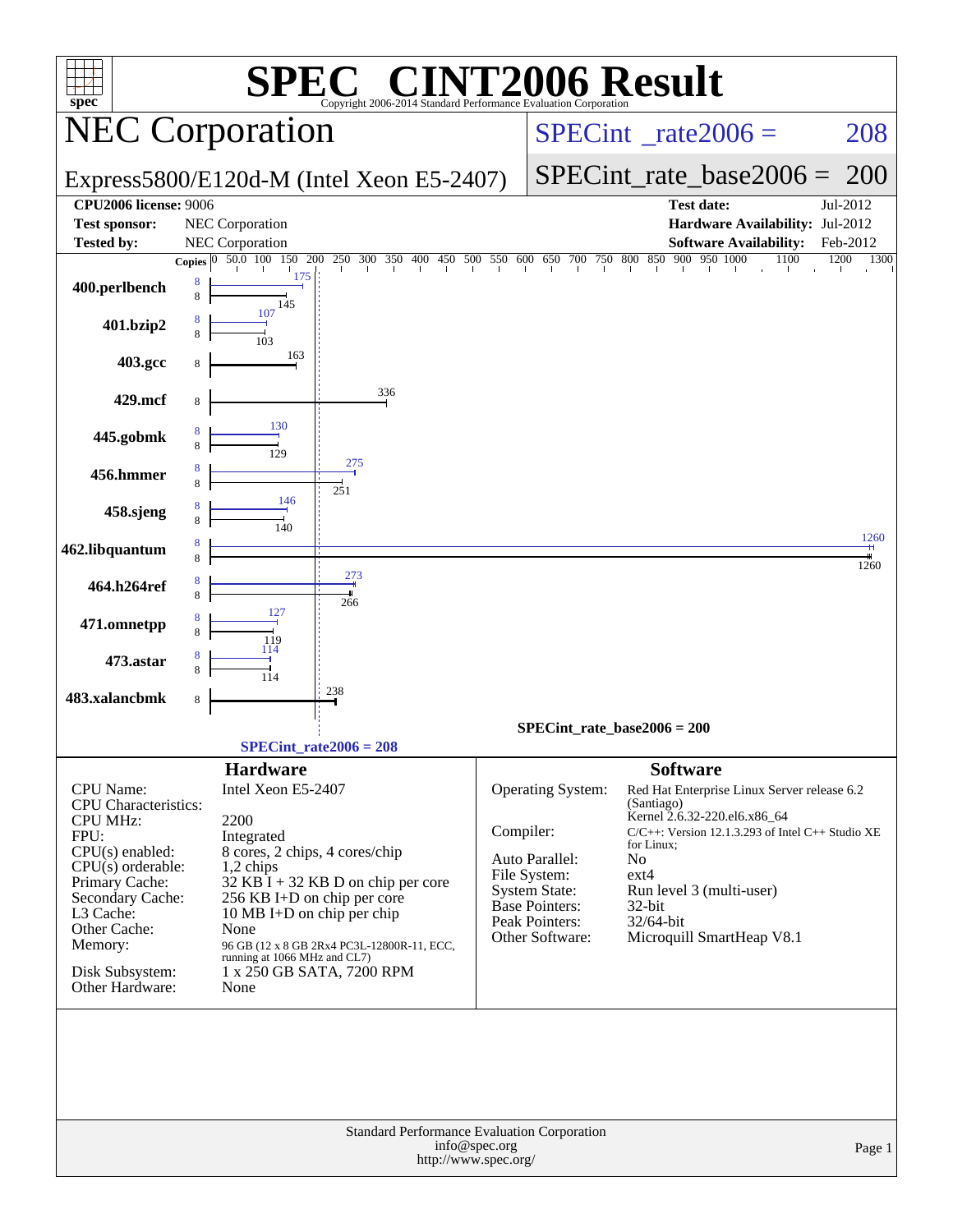

## NEC Corporation

SPECint rate $2006 = 208$ 

Express5800/E120d-M (Intel Xeon E5-2407)

[SPECint\\_rate\\_base2006 =](http://www.spec.org/auto/cpu2006/Docs/result-fields.html#SPECintratebase2006) 200

#### **[CPU2006 license:](http://www.spec.org/auto/cpu2006/Docs/result-fields.html#CPU2006license)** 9006 **[Test date:](http://www.spec.org/auto/cpu2006/Docs/result-fields.html#Testdate)** Jul-2012

**[Test sponsor:](http://www.spec.org/auto/cpu2006/Docs/result-fields.html#Testsponsor)** NEC Corporation **[Hardware Availability:](http://www.spec.org/auto/cpu2006/Docs/result-fields.html#HardwareAvailability)** Jul-2012 **[Tested by:](http://www.spec.org/auto/cpu2006/Docs/result-fields.html#Testedby)** NEC Corporation **[Software Availability:](http://www.spec.org/auto/cpu2006/Docs/result-fields.html#SoftwareAvailability)** Feb-2012

#### **[Results Table](http://www.spec.org/auto/cpu2006/Docs/result-fields.html#ResultsTable)**

|                    | <b>Base</b>   |                |       |                                                                                                          |            |                |            | <b>Peak</b>   |                |              |                |              |                |              |
|--------------------|---------------|----------------|-------|----------------------------------------------------------------------------------------------------------|------------|----------------|------------|---------------|----------------|--------------|----------------|--------------|----------------|--------------|
| <b>Benchmark</b>   | <b>Copies</b> | <b>Seconds</b> | Ratio | <b>Seconds</b>                                                                                           | Ratio      | <b>Seconds</b> | Ratio      | <b>Copies</b> | <b>Seconds</b> | <b>Ratio</b> | <b>Seconds</b> | <b>Ratio</b> | <b>Seconds</b> | <b>Ratio</b> |
| 400.perlbench      |               | 539            | 145   | 540                                                                                                      | 145        | 539            | 145        |               | 445            | 176          | 446            | 175          | 446            | 175          |
| 401.bzip2          |               | 746            | 103   | 747                                                                                                      | 103        | 748            | 103        |               | 719            | 107          | 719            | 107          | 719            | 107          |
| $403.\mathrm{gcc}$ |               | 396            | 163   | 395                                                                                                      | 163        | 395            | 163        |               | 396            | 163          | 395            | 163          | 395            | 163          |
| $429$ .mcf         |               | 217            | 336   | 217                                                                                                      | <u>336</u> | 217            | 336        |               | 217            | 336          | 217            | <b>336</b>   | 217            | 336          |
| $445$ .gobmk       |               | 651            | 129   | 652                                                                                                      | 129        | 652            | 129        |               | 643            | 130          | 644            | 130          | 642            | 131          |
| 456.hmmer          |               | 297            | 252   | 298                                                                                                      | <b>250</b> | 297            | 251        |               | 271            | 275          | 271            | 275          | 272            | 275          |
| $458$ .sjeng       |               | 692            | 140   | 692                                                                                                      | <b>140</b> | 692            | <b>140</b> |               | 663            | 146          | 663            | 146          | 663            | 146          |
| 462.libquantum     |               | 132            | 1260  | 132                                                                                                      | 1250       | 132            | 1260       |               | 132            | 1260         | 131            | 1260         | 131            | 1260         |
| 464.h264ref        |               | 668            | 265   | 666                                                                                                      | 266        | 656            | <b>270</b> |               | 648            | 273          | 650            | 272          | 642            | 276          |
| 471.omnetpp        |               | 420            | 119   | 420                                                                                                      | 119        | 420            | 119        |               | 394            | 127          | 395            | 127          | 394            | <u>127</u>   |
| 473.astar          |               | 495            | 113   | 493                                                                                                      | 114        | 492            | 114        |               | 492            | 114          | 493            | 114          | 494            | 114          |
| 483.xalancbmk      |               | 230            | 239   | 233                                                                                                      | 237        | 232            | <b>238</b> |               | 230            | 239          | 233            | 237          | 232            | 238          |
|                    |               |                |       | Results appear in the order in which they were run. Bold underlined text indicates a median measurement. |            |                |            |               |                |              |                |              |                |              |

#### **[Submit Notes](http://www.spec.org/auto/cpu2006/Docs/result-fields.html#SubmitNotes)**

 The numactl mechanism was used to bind copies to processors. The config file option 'submit' was used to generate numactl commands to bind each copy to a specific processor. For details, please see the config file.

#### **[Operating System Notes](http://www.spec.org/auto/cpu2006/Docs/result-fields.html#OperatingSystemNotes)**

Stack size set to unlimited using "ulimit -s unlimited"

#### **[Platform Notes](http://www.spec.org/auto/cpu2006/Docs/result-fields.html#PlatformNotes)**

 BIOS Settings: Energy Performance: Performance

#### **[General Notes](http://www.spec.org/auto/cpu2006/Docs/result-fields.html#GeneralNotes)**

Environment variables set by runspec before the start of the run: LD\_LIBRARY\_PATH = "/home/cpu2006/libs/32:/home/cpu2006/libs/64"

 Added glibc-static-2.12-1.47.el6.x86\_64.rpm to enable static linking

 Transparent Huge Pages enabled with: echo always > /sys/kernel/mm/redhat\_transparent\_hugepage/enabled Filesystem page cache cleared with: echo 1> /proc/sys/vm/drop\_caches runspec command invoked through numactl i.e.:

Continued on next page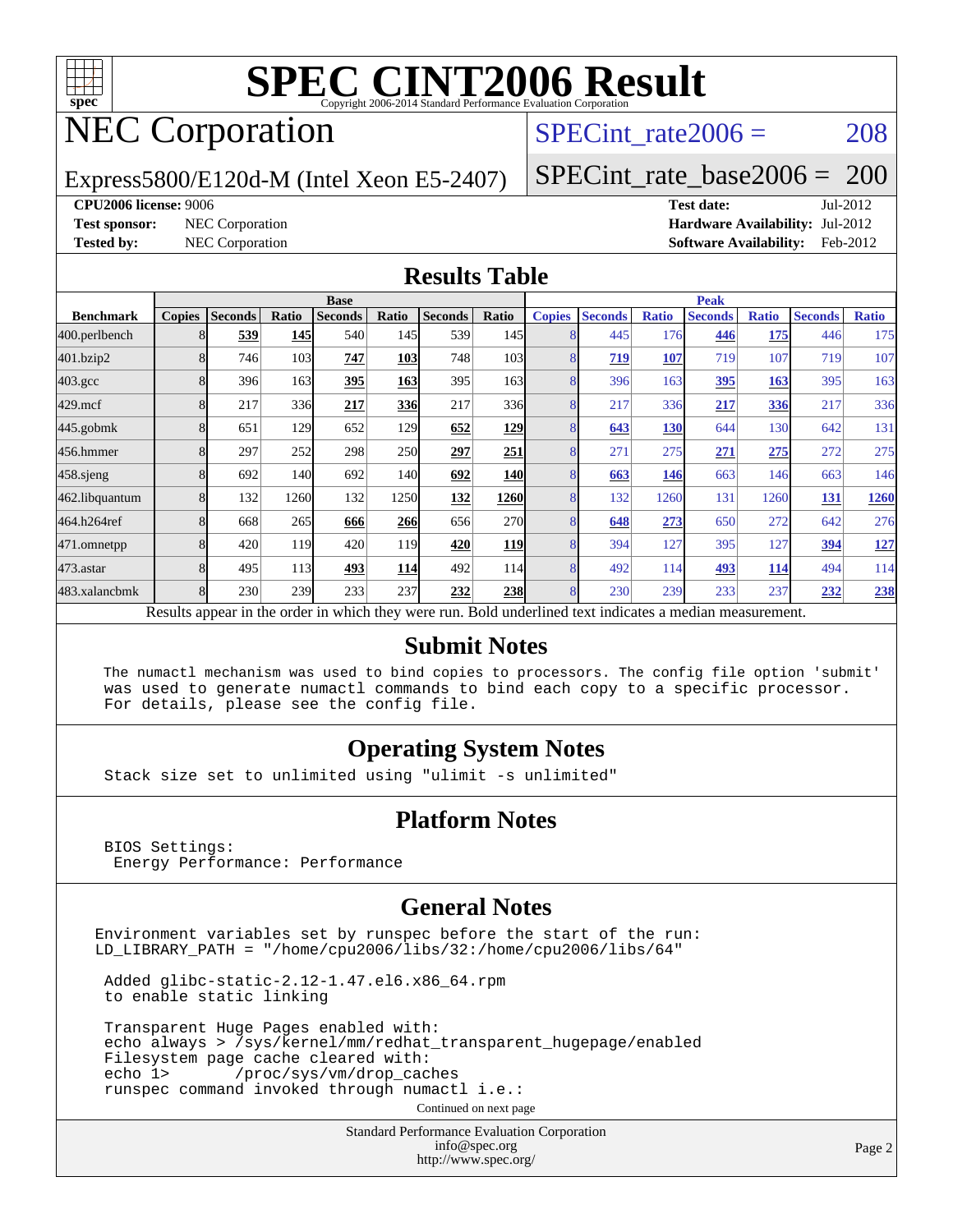

## NEC Corporation

SPECint rate $2006 = 208$ 

Express5800/E120d-M (Intel Xeon E5-2407)

**[CPU2006 license:](http://www.spec.org/auto/cpu2006/Docs/result-fields.html#CPU2006license)** 9006 **[Test date:](http://www.spec.org/auto/cpu2006/Docs/result-fields.html#Testdate)** Jul-2012

[SPECint\\_rate\\_base2006 =](http://www.spec.org/auto/cpu2006/Docs/result-fields.html#SPECintratebase2006) 200

**[Test sponsor:](http://www.spec.org/auto/cpu2006/Docs/result-fields.html#Testsponsor)** NEC Corporation **[Hardware Availability:](http://www.spec.org/auto/cpu2006/Docs/result-fields.html#HardwareAvailability)** Jul-2012 **[Tested by:](http://www.spec.org/auto/cpu2006/Docs/result-fields.html#Testedby)** NEC Corporation **[Software Availability:](http://www.spec.org/auto/cpu2006/Docs/result-fields.html#SoftwareAvailability)** Feb-2012

#### **[General Notes \(Continued\)](http://www.spec.org/auto/cpu2006/Docs/result-fields.html#GeneralNotes)**

numactl --interleave=all runspec <etc>

## **[Base Compiler Invocation](http://www.spec.org/auto/cpu2006/Docs/result-fields.html#BaseCompilerInvocation)**

[C benchmarks](http://www.spec.org/auto/cpu2006/Docs/result-fields.html#Cbenchmarks): [icc -m32](http://www.spec.org/cpu2006/results/res2012q3/cpu2006-20120802-24002.flags.html#user_CCbase_intel_icc_5ff4a39e364c98233615fdd38438c6f2)

[C++ benchmarks:](http://www.spec.org/auto/cpu2006/Docs/result-fields.html#CXXbenchmarks) [icpc -m32](http://www.spec.org/cpu2006/results/res2012q3/cpu2006-20120802-24002.flags.html#user_CXXbase_intel_icpc_4e5a5ef1a53fd332b3c49e69c3330699)

**[Base Portability Flags](http://www.spec.org/auto/cpu2006/Docs/result-fields.html#BasePortabilityFlags)**

 400.perlbench: [-DSPEC\\_CPU\\_LINUX\\_IA32](http://www.spec.org/cpu2006/results/res2012q3/cpu2006-20120802-24002.flags.html#b400.perlbench_baseCPORTABILITY_DSPEC_CPU_LINUX_IA32) 462.libquantum: [-DSPEC\\_CPU\\_LINUX](http://www.spec.org/cpu2006/results/res2012q3/cpu2006-20120802-24002.flags.html#b462.libquantum_baseCPORTABILITY_DSPEC_CPU_LINUX) 483.xalancbmk: [-DSPEC\\_CPU\\_LINUX](http://www.spec.org/cpu2006/results/res2012q3/cpu2006-20120802-24002.flags.html#b483.xalancbmk_baseCXXPORTABILITY_DSPEC_CPU_LINUX)

## **[Base Optimization Flags](http://www.spec.org/auto/cpu2006/Docs/result-fields.html#BaseOptimizationFlags)**

[C benchmarks](http://www.spec.org/auto/cpu2006/Docs/result-fields.html#Cbenchmarks):

[-xSSE4.2](http://www.spec.org/cpu2006/results/res2012q3/cpu2006-20120802-24002.flags.html#user_CCbase_f-xSSE42_f91528193cf0b216347adb8b939d4107) [-ipo](http://www.spec.org/cpu2006/results/res2012q3/cpu2006-20120802-24002.flags.html#user_CCbase_f-ipo) [-O3](http://www.spec.org/cpu2006/results/res2012q3/cpu2006-20120802-24002.flags.html#user_CCbase_f-O3) [-no-prec-div](http://www.spec.org/cpu2006/results/res2012q3/cpu2006-20120802-24002.flags.html#user_CCbase_f-no-prec-div) [-opt-prefetch](http://www.spec.org/cpu2006/results/res2012q3/cpu2006-20120802-24002.flags.html#user_CCbase_f-opt-prefetch) [-opt-mem-layout-trans=3](http://www.spec.org/cpu2006/results/res2012q3/cpu2006-20120802-24002.flags.html#user_CCbase_f-opt-mem-layout-trans_a7b82ad4bd7abf52556d4961a2ae94d5)

[C++ benchmarks:](http://www.spec.org/auto/cpu2006/Docs/result-fields.html#CXXbenchmarks)

[-xSSE4.2](http://www.spec.org/cpu2006/results/res2012q3/cpu2006-20120802-24002.flags.html#user_CXXbase_f-xSSE42_f91528193cf0b216347adb8b939d4107) [-ipo](http://www.spec.org/cpu2006/results/res2012q3/cpu2006-20120802-24002.flags.html#user_CXXbase_f-ipo) [-O3](http://www.spec.org/cpu2006/results/res2012q3/cpu2006-20120802-24002.flags.html#user_CXXbase_f-O3) [-no-prec-div](http://www.spec.org/cpu2006/results/res2012q3/cpu2006-20120802-24002.flags.html#user_CXXbase_f-no-prec-div) [-opt-prefetch](http://www.spec.org/cpu2006/results/res2012q3/cpu2006-20120802-24002.flags.html#user_CXXbase_f-opt-prefetch) [-opt-mem-layout-trans=3](http://www.spec.org/cpu2006/results/res2012q3/cpu2006-20120802-24002.flags.html#user_CXXbase_f-opt-mem-layout-trans_a7b82ad4bd7abf52556d4961a2ae94d5) [-Wl,-z,muldefs](http://www.spec.org/cpu2006/results/res2012q3/cpu2006-20120802-24002.flags.html#user_CXXbase_link_force_multiple1_74079c344b956b9658436fd1b6dd3a8a) [-L/opt/SmartHeap\\_8.1/lib -lsmartheap](http://www.spec.org/cpu2006/results/res2012q3/cpu2006-20120802-24002.flags.html#user_CXXbase_SmartHeap_d5ba4dfc9de25d3c657c7de7476e66c5)

## **[Base Other Flags](http://www.spec.org/auto/cpu2006/Docs/result-fields.html#BaseOtherFlags)**

[C benchmarks](http://www.spec.org/auto/cpu2006/Docs/result-fields.html#Cbenchmarks):

403.gcc: [-Dalloca=\\_alloca](http://www.spec.org/cpu2006/results/res2012q3/cpu2006-20120802-24002.flags.html#b403.gcc_baseEXTRA_CFLAGS_Dalloca_be3056838c12de2578596ca5467af7f3)

#### **[Peak Compiler Invocation](http://www.spec.org/auto/cpu2006/Docs/result-fields.html#PeakCompilerInvocation)**

[C benchmarks \(except as noted below\)](http://www.spec.org/auto/cpu2006/Docs/result-fields.html#Cbenchmarksexceptasnotedbelow):

[icc -m32](http://www.spec.org/cpu2006/results/res2012q3/cpu2006-20120802-24002.flags.html#user_CCpeak_intel_icc_5ff4a39e364c98233615fdd38438c6f2)

400.perlbench: [icc -m64](http://www.spec.org/cpu2006/results/res2012q3/cpu2006-20120802-24002.flags.html#user_peakCCLD400_perlbench_intel_icc_64bit_bda6cc9af1fdbb0edc3795bac97ada53)

401.bzip2: [icc -m64](http://www.spec.org/cpu2006/results/res2012q3/cpu2006-20120802-24002.flags.html#user_peakCCLD401_bzip2_intel_icc_64bit_bda6cc9af1fdbb0edc3795bac97ada53)

456.hmmer: [icc -m64](http://www.spec.org/cpu2006/results/res2012q3/cpu2006-20120802-24002.flags.html#user_peakCCLD456_hmmer_intel_icc_64bit_bda6cc9af1fdbb0edc3795bac97ada53)

Continued on next page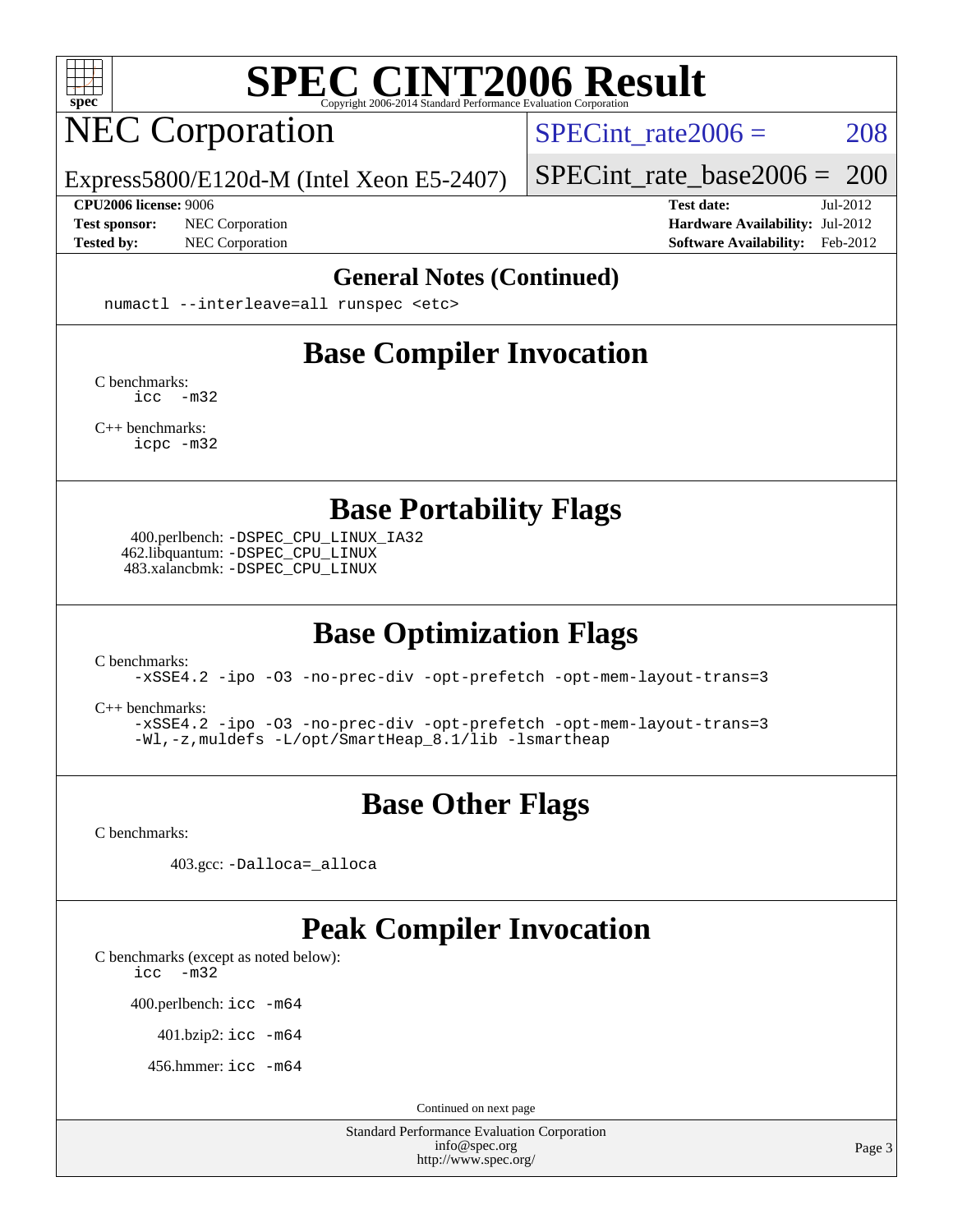

## NEC Corporation

SPECint rate $2006 = 208$ 

Express5800/E120d-M (Intel Xeon E5-2407)

[SPECint\\_rate\\_base2006 =](http://www.spec.org/auto/cpu2006/Docs/result-fields.html#SPECintratebase2006) 200

**[CPU2006 license:](http://www.spec.org/auto/cpu2006/Docs/result-fields.html#CPU2006license)** 9006 **[Test date:](http://www.spec.org/auto/cpu2006/Docs/result-fields.html#Testdate)** Jul-2012 **[Test sponsor:](http://www.spec.org/auto/cpu2006/Docs/result-fields.html#Testsponsor)** NEC Corporation **[Hardware Availability:](http://www.spec.org/auto/cpu2006/Docs/result-fields.html#HardwareAvailability)** Jul-2012 **[Tested by:](http://www.spec.org/auto/cpu2006/Docs/result-fields.html#Testedby)** NEC Corporation **[Software Availability:](http://www.spec.org/auto/cpu2006/Docs/result-fields.html#SoftwareAvailability)** Feb-2012

## **[Peak Compiler Invocation \(Continued\)](http://www.spec.org/auto/cpu2006/Docs/result-fields.html#PeakCompilerInvocation)**

458.sjeng: [icc -m64](http://www.spec.org/cpu2006/results/res2012q3/cpu2006-20120802-24002.flags.html#user_peakCCLD458_sjeng_intel_icc_64bit_bda6cc9af1fdbb0edc3795bac97ada53)

[C++ benchmarks:](http://www.spec.org/auto/cpu2006/Docs/result-fields.html#CXXbenchmarks)

[icpc -m32](http://www.spec.org/cpu2006/results/res2012q3/cpu2006-20120802-24002.flags.html#user_CXXpeak_intel_icpc_4e5a5ef1a53fd332b3c49e69c3330699)

**[Peak Portability Flags](http://www.spec.org/auto/cpu2006/Docs/result-fields.html#PeakPortabilityFlags)**

 400.perlbench: [-DSPEC\\_CPU\\_LP64](http://www.spec.org/cpu2006/results/res2012q3/cpu2006-20120802-24002.flags.html#b400.perlbench_peakCPORTABILITY_DSPEC_CPU_LP64) [-DSPEC\\_CPU\\_LINUX\\_X64](http://www.spec.org/cpu2006/results/res2012q3/cpu2006-20120802-24002.flags.html#b400.perlbench_peakCPORTABILITY_DSPEC_CPU_LINUX_X64) 401.bzip2: [-DSPEC\\_CPU\\_LP64](http://www.spec.org/cpu2006/results/res2012q3/cpu2006-20120802-24002.flags.html#suite_peakCPORTABILITY401_bzip2_DSPEC_CPU_LP64) 456.hmmer: [-DSPEC\\_CPU\\_LP64](http://www.spec.org/cpu2006/results/res2012q3/cpu2006-20120802-24002.flags.html#suite_peakCPORTABILITY456_hmmer_DSPEC_CPU_LP64) 458.sjeng: [-DSPEC\\_CPU\\_LP64](http://www.spec.org/cpu2006/results/res2012q3/cpu2006-20120802-24002.flags.html#suite_peakCPORTABILITY458_sjeng_DSPEC_CPU_LP64) 462.libquantum: [-DSPEC\\_CPU\\_LINUX](http://www.spec.org/cpu2006/results/res2012q3/cpu2006-20120802-24002.flags.html#b462.libquantum_peakCPORTABILITY_DSPEC_CPU_LINUX) 483.xalancbmk: [-DSPEC\\_CPU\\_LINUX](http://www.spec.org/cpu2006/results/res2012q3/cpu2006-20120802-24002.flags.html#b483.xalancbmk_peakCXXPORTABILITY_DSPEC_CPU_LINUX)

### **[Peak Optimization Flags](http://www.spec.org/auto/cpu2006/Docs/result-fields.html#PeakOptimizationFlags)**

[C benchmarks](http://www.spec.org/auto/cpu2006/Docs/result-fields.html#Cbenchmarks):

 400.perlbench: [-xSSE4.2](http://www.spec.org/cpu2006/results/res2012q3/cpu2006-20120802-24002.flags.html#user_peakPASS2_CFLAGSPASS2_LDCFLAGS400_perlbench_f-xSSE42_f91528193cf0b216347adb8b939d4107)(pass 2) [-prof-gen](http://www.spec.org/cpu2006/results/res2012q3/cpu2006-20120802-24002.flags.html#user_peakPASS1_CFLAGSPASS1_LDCFLAGS400_perlbench_prof_gen_e43856698f6ca7b7e442dfd80e94a8fc)(pass 1) [-ipo](http://www.spec.org/cpu2006/results/res2012q3/cpu2006-20120802-24002.flags.html#user_peakPASS2_CFLAGSPASS2_LDCFLAGS400_perlbench_f-ipo)(pass 2) [-O3](http://www.spec.org/cpu2006/results/res2012q3/cpu2006-20120802-24002.flags.html#user_peakPASS2_CFLAGSPASS2_LDCFLAGS400_perlbench_f-O3)(pass 2) [-no-prec-div](http://www.spec.org/cpu2006/results/res2012q3/cpu2006-20120802-24002.flags.html#user_peakPASS2_CFLAGSPASS2_LDCFLAGS400_perlbench_f-no-prec-div)(pass 2) [-prof-use](http://www.spec.org/cpu2006/results/res2012q3/cpu2006-20120802-24002.flags.html#user_peakPASS2_CFLAGSPASS2_LDCFLAGS400_perlbench_prof_use_bccf7792157ff70d64e32fe3e1250b55)(pass 2) [-auto-ilp32](http://www.spec.org/cpu2006/results/res2012q3/cpu2006-20120802-24002.flags.html#user_peakCOPTIMIZE400_perlbench_f-auto-ilp32) 401.bzip2: [-xSSE4.2](http://www.spec.org/cpu2006/results/res2012q3/cpu2006-20120802-24002.flags.html#user_peakPASS2_CFLAGSPASS2_LDCFLAGS401_bzip2_f-xSSE42_f91528193cf0b216347adb8b939d4107)(pass 2) [-prof-gen](http://www.spec.org/cpu2006/results/res2012q3/cpu2006-20120802-24002.flags.html#user_peakPASS1_CFLAGSPASS1_LDCFLAGS401_bzip2_prof_gen_e43856698f6ca7b7e442dfd80e94a8fc)(pass 1) [-ipo](http://www.spec.org/cpu2006/results/res2012q3/cpu2006-20120802-24002.flags.html#user_peakPASS2_CFLAGSPASS2_LDCFLAGS401_bzip2_f-ipo)(pass 2) [-O3](http://www.spec.org/cpu2006/results/res2012q3/cpu2006-20120802-24002.flags.html#user_peakPASS2_CFLAGSPASS2_LDCFLAGS401_bzip2_f-O3)(pass 2) [-no-prec-div](http://www.spec.org/cpu2006/results/res2012q3/cpu2006-20120802-24002.flags.html#user_peakPASS2_CFLAGSPASS2_LDCFLAGS401_bzip2_f-no-prec-div)(pass 2) [-prof-use](http://www.spec.org/cpu2006/results/res2012q3/cpu2006-20120802-24002.flags.html#user_peakPASS2_CFLAGSPASS2_LDCFLAGS401_bzip2_prof_use_bccf7792157ff70d64e32fe3e1250b55)(pass 2) [-opt-prefetch](http://www.spec.org/cpu2006/results/res2012q3/cpu2006-20120802-24002.flags.html#user_peakCOPTIMIZE401_bzip2_f-opt-prefetch) [-auto-ilp32](http://www.spec.org/cpu2006/results/res2012q3/cpu2006-20120802-24002.flags.html#user_peakCOPTIMIZE401_bzip2_f-auto-ilp32) [-ansi-alias](http://www.spec.org/cpu2006/results/res2012q3/cpu2006-20120802-24002.flags.html#user_peakCOPTIMIZE401_bzip2_f-ansi-alias)  $403.\text{gcc: basepeak}$  = yes  $429$ .mcf: basepeak = yes 445.gobmk: [-xAVX](http://www.spec.org/cpu2006/results/res2012q3/cpu2006-20120802-24002.flags.html#user_peakPASS2_CFLAGSPASS2_LDCFLAGS445_gobmk_f-xAVX)(pass 2) [-prof-gen](http://www.spec.org/cpu2006/results/res2012q3/cpu2006-20120802-24002.flags.html#user_peakPASS1_CFLAGSPASS1_LDCFLAGS445_gobmk_prof_gen_e43856698f6ca7b7e442dfd80e94a8fc)(pass 1) [-prof-use](http://www.spec.org/cpu2006/results/res2012q3/cpu2006-20120802-24002.flags.html#user_peakPASS2_CFLAGSPASS2_LDCFLAGS445_gobmk_prof_use_bccf7792157ff70d64e32fe3e1250b55)(pass 2) [-ansi-alias](http://www.spec.org/cpu2006/results/res2012q3/cpu2006-20120802-24002.flags.html#user_peakCOPTIMIZE445_gobmk_f-ansi-alias) [-opt-mem-layout-trans=3](http://www.spec.org/cpu2006/results/res2012q3/cpu2006-20120802-24002.flags.html#user_peakCOPTIMIZE445_gobmk_f-opt-mem-layout-trans_a7b82ad4bd7abf52556d4961a2ae94d5) 456.hmmer: [-xSSE4.2](http://www.spec.org/cpu2006/results/res2012q3/cpu2006-20120802-24002.flags.html#user_peakCOPTIMIZE456_hmmer_f-xSSE42_f91528193cf0b216347adb8b939d4107) [-ipo](http://www.spec.org/cpu2006/results/res2012q3/cpu2006-20120802-24002.flags.html#user_peakCOPTIMIZE456_hmmer_f-ipo) [-O3](http://www.spec.org/cpu2006/results/res2012q3/cpu2006-20120802-24002.flags.html#user_peakCOPTIMIZE456_hmmer_f-O3) [-no-prec-div](http://www.spec.org/cpu2006/results/res2012q3/cpu2006-20120802-24002.flags.html#user_peakCOPTIMIZE456_hmmer_f-no-prec-div) [-unroll2](http://www.spec.org/cpu2006/results/res2012q3/cpu2006-20120802-24002.flags.html#user_peakCOPTIMIZE456_hmmer_f-unroll_784dae83bebfb236979b41d2422d7ec2) [-auto-ilp32](http://www.spec.org/cpu2006/results/res2012q3/cpu2006-20120802-24002.flags.html#user_peakCOPTIMIZE456_hmmer_f-auto-ilp32) 458.sjeng: [-xSSE4.2](http://www.spec.org/cpu2006/results/res2012q3/cpu2006-20120802-24002.flags.html#user_peakPASS2_CFLAGSPASS2_LDCFLAGS458_sjeng_f-xSSE42_f91528193cf0b216347adb8b939d4107)(pass 2) [-prof-gen](http://www.spec.org/cpu2006/results/res2012q3/cpu2006-20120802-24002.flags.html#user_peakPASS1_CFLAGSPASS1_LDCFLAGS458_sjeng_prof_gen_e43856698f6ca7b7e442dfd80e94a8fc)(pass 1) [-ipo](http://www.spec.org/cpu2006/results/res2012q3/cpu2006-20120802-24002.flags.html#user_peakPASS2_CFLAGSPASS2_LDCFLAGS458_sjeng_f-ipo)(pass 2) [-O3](http://www.spec.org/cpu2006/results/res2012q3/cpu2006-20120802-24002.flags.html#user_peakPASS2_CFLAGSPASS2_LDCFLAGS458_sjeng_f-O3)(pass 2) [-no-prec-div](http://www.spec.org/cpu2006/results/res2012q3/cpu2006-20120802-24002.flags.html#user_peakPASS2_CFLAGSPASS2_LDCFLAGS458_sjeng_f-no-prec-div)(pass 2) [-prof-use](http://www.spec.org/cpu2006/results/res2012q3/cpu2006-20120802-24002.flags.html#user_peakPASS2_CFLAGSPASS2_LDCFLAGS458_sjeng_prof_use_bccf7792157ff70d64e32fe3e1250b55)(pass 2) [-unroll4](http://www.spec.org/cpu2006/results/res2012q3/cpu2006-20120802-24002.flags.html#user_peakCOPTIMIZE458_sjeng_f-unroll_4e5e4ed65b7fd20bdcd365bec371b81f) [-auto-ilp32](http://www.spec.org/cpu2006/results/res2012q3/cpu2006-20120802-24002.flags.html#user_peakCOPTIMIZE458_sjeng_f-auto-ilp32) 462.libquantum: [-xAVX](http://www.spec.org/cpu2006/results/res2012q3/cpu2006-20120802-24002.flags.html#user_peakCOPTIMIZE462_libquantum_f-xAVX) [-ipo](http://www.spec.org/cpu2006/results/res2012q3/cpu2006-20120802-24002.flags.html#user_peakCOPTIMIZE462_libquantum_f-ipo) [-O3](http://www.spec.org/cpu2006/results/res2012q3/cpu2006-20120802-24002.flags.html#user_peakCOPTIMIZE462_libquantum_f-O3) [-no-prec-div](http://www.spec.org/cpu2006/results/res2012q3/cpu2006-20120802-24002.flags.html#user_peakCOPTIMIZE462_libquantum_f-no-prec-div) [-opt-prefetch](http://www.spec.org/cpu2006/results/res2012q3/cpu2006-20120802-24002.flags.html#user_peakCOPTIMIZE462_libquantum_f-opt-prefetch) [-opt-mem-layout-trans=3](http://www.spec.org/cpu2006/results/res2012q3/cpu2006-20120802-24002.flags.html#user_peakCOPTIMIZE462_libquantum_f-opt-mem-layout-trans_a7b82ad4bd7abf52556d4961a2ae94d5) 464.h264ref: [-xSSE4.2](http://www.spec.org/cpu2006/results/res2012q3/cpu2006-20120802-24002.flags.html#user_peakPASS2_CFLAGSPASS2_LDCFLAGS464_h264ref_f-xSSE42_f91528193cf0b216347adb8b939d4107)(pass 2) [-prof-gen](http://www.spec.org/cpu2006/results/res2012q3/cpu2006-20120802-24002.flags.html#user_peakPASS1_CFLAGSPASS1_LDCFLAGS464_h264ref_prof_gen_e43856698f6ca7b7e442dfd80e94a8fc)(pass 1) [-ipo](http://www.spec.org/cpu2006/results/res2012q3/cpu2006-20120802-24002.flags.html#user_peakPASS2_CFLAGSPASS2_LDCFLAGS464_h264ref_f-ipo)(pass 2) [-O3](http://www.spec.org/cpu2006/results/res2012q3/cpu2006-20120802-24002.flags.html#user_peakPASS2_CFLAGSPASS2_LDCFLAGS464_h264ref_f-O3)(pass 2) [-no-prec-div](http://www.spec.org/cpu2006/results/res2012q3/cpu2006-20120802-24002.flags.html#user_peakPASS2_CFLAGSPASS2_LDCFLAGS464_h264ref_f-no-prec-div)(pass 2) [-prof-use](http://www.spec.org/cpu2006/results/res2012q3/cpu2006-20120802-24002.flags.html#user_peakPASS2_CFLAGSPASS2_LDCFLAGS464_h264ref_prof_use_bccf7792157ff70d64e32fe3e1250b55)(pass 2) [-unroll2](http://www.spec.org/cpu2006/results/res2012q3/cpu2006-20120802-24002.flags.html#user_peakCOPTIMIZE464_h264ref_f-unroll_784dae83bebfb236979b41d2422d7ec2) [-ansi-alias](http://www.spec.org/cpu2006/results/res2012q3/cpu2006-20120802-24002.flags.html#user_peakCOPTIMIZE464_h264ref_f-ansi-alias)

Continued on next page